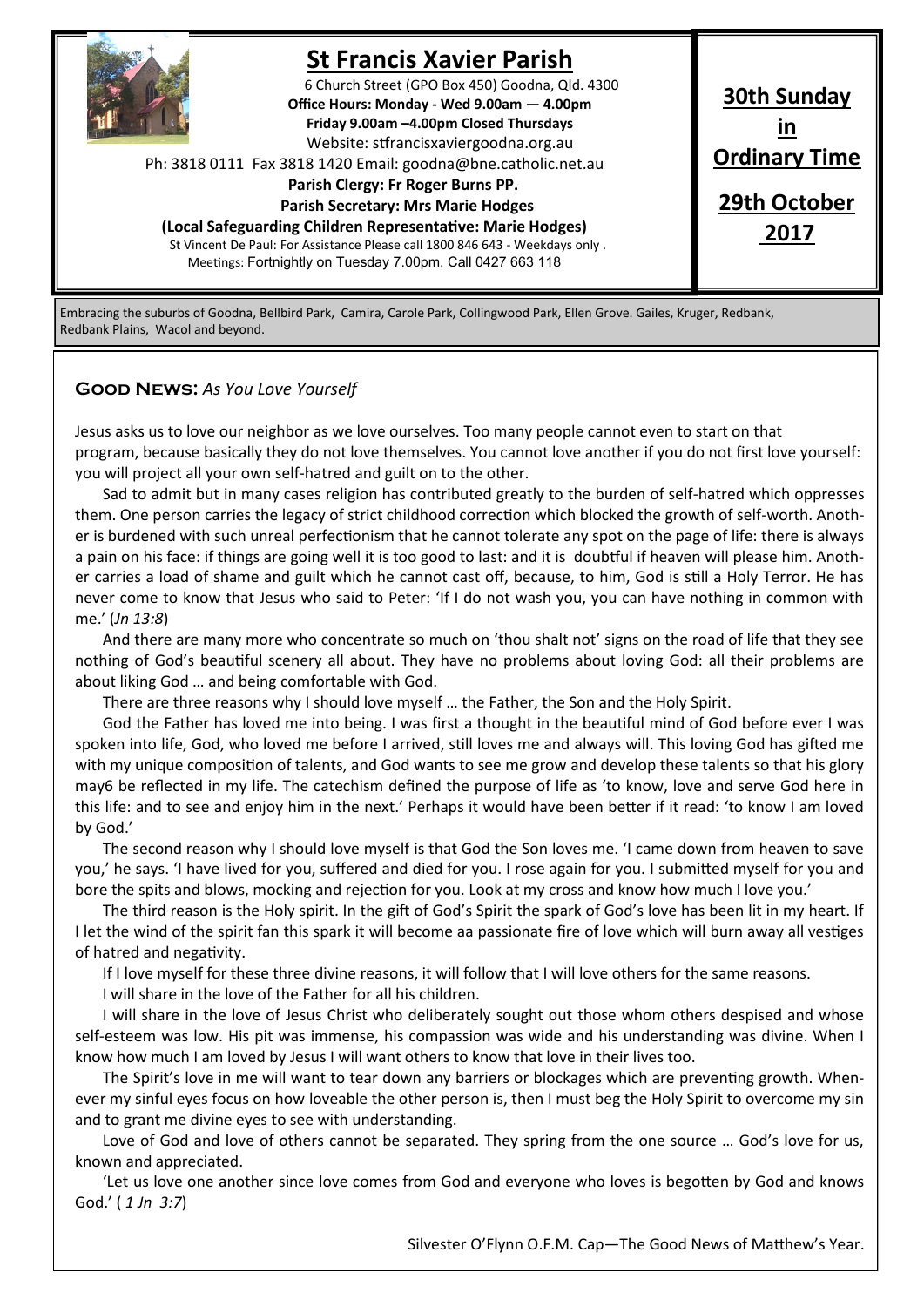**Family Mass** On the first Sunday in November, the 9.00am Mass will be celebrated in the School Hall and families of children attending St Francis Xavier School will be invited to take part. The last hymn of the Mass is one that the children know, but we have not used. We will practice the new hymn at all masses this weekend, using a CD.

## **Special Ministers of the Eucharist– Communion Ministers**

It is recommended that each year, the Ministers should meet fro a period of reflection. **On Wednesday 8th November, Communion Ministers are invited to meet in the church after the Rosary at 7.00pm.** We will spend a little time reflecting on the Eucharist and who it is that we offer to the communicants. Please make an effort to attend this session. It is open also to anyone wishing to be considered as a communion Minister. This session will be an opportunity to refresh our understanding of the practicalities of this ministry. The session is planned to last no more than one hour.

**Fr Richard Leonard SJ** *On Mission with Christ.* Christianity is not a private feel-good collective. We are sent out to live and proclaim our spirituality. What does the world look like to which we are sent? What question is the world posing to us and what responses do we have as we go out?

A lecture by Fr Richard on **Thursday 2nd November** 6.30pm for 7pmn at Holy Spirit Church, Harriet Street, Auchenflower. Gold coin entry (for Jesuit Mission) followed by light supper. Richard is a Queenslander and a well-known author, speaker and Jesuit priest. See Notice board for flyer.

**Women's Discernment Retreat** Vocations Brisbane is running a weekend retreat for young women who are keen to explore more about a vocation to religious life. All young women 18-40yrs old are welcome to come along and discover more about where God is calling them.

Date: Saturday 25th-26th November 2017. Time 9am Saturday—5pm Sunday

Venue Canossian Spirituality Centre, 169 Seventeen Mile Rocks Rd Oxley.

For more information or to RSVP contact Sr Melissa 0484 007 508

**Landscape of Prayer** A retreat opportunity for women of all ages.

Friday 8 Dec 6pm—Sunday 10 Dec 3pm Santa Teresa Spirituality Centre, Wellington Street, Ormiston. Cost: \$350 (\$320 pensioners and full time students) To register or enquire: Contact Grace on 0409 524 283 or grace@dragonflyministries.net.au. See notice board for flyer.

## **Irish November Remembrance Mass—Brisbane**

The Irish Australian support Association of Qld Inc. invites you to their Annual Irish Remembrance Mass which will take place on Sunday 6 November at 12 noon in St. James' Church, 165 Old Cleveland Road, Coorparoo. Come and join with other members of the Irish Community in praying for the peaceful repose of our deceased relatives and friends. Tea/coffee will be served afterwards—an opportunity to renew old acquaintances and meet new friends. For further information please contact Association Co-ordinator on 0432 087 328.

**Share the Dignity** have a Christmas appeal called **It's in the Bag** which as a Parish we will be participating in.

You have the power to make life better for a woman or girl experiencing homelessness or poverty this Christmas. Donate to our Christmas collection "It's in the Bag". Provide Sanitary items, personal hygiene products and everyday luxuries to homeless women, women at risk or women experiencing domestic violence. It's simple. First of all, choose a handbag you no longer use. Then, fill it with items that would make a woman feel special, pop in a thoughtful note or Christmas card and show her someone cares. Show her that she matters because everyone deserves to feel that way.

Next time you're at the shops, collect a few items for your Christmas handbag. Drop your completed bag into the Parish office.

**Save the Dates** Monday 20th November for the Parish Christmas Party and also Sunday 17th December straight after Mass for Fr Rogers' Retirement Farewell. More information to come for both of these events.

**Humour** A teenage boy with spiked hair, nose ring and baggy clothes was overheard telling a friend, "I don't really like to dress like this, but it keeps my parents from dragging me everywhere with them."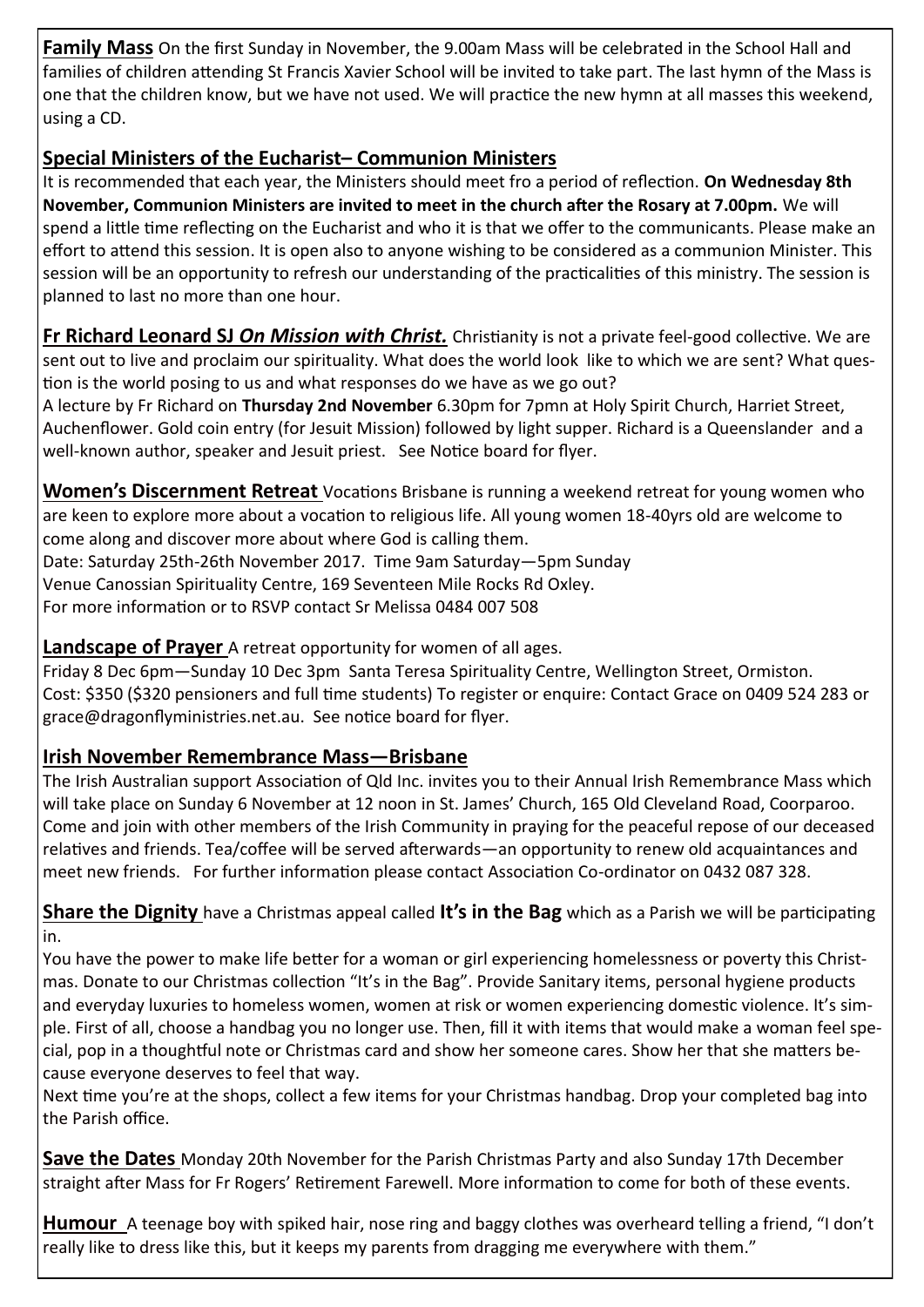## Spirituality for Life



The voice of the Spirit speaking of gratitude, generosity, responsibility and increase



*Each one of you has received a special grace, so, like good stewards response -able for all these varied graces of God, put it out at the service of others." (1 Peter 4:10)* 

#### **October 29th - 30th Sunday in Ordinary Time**

*"You shall love the Lord, your God, with all your heart, with all your soul and with all your mind." - MATTHEW 22:37* Do you put other "gods" before God? Is your love of money, power, status or some personal possession greater than your love for God? Do you really recognize that everything you have and everything you are is a gift from God? The good news – it's not too late to put God first in your life in all things. Accessed from http://archstl.org/stewardship/page/bulletin-inserts on 20th October,2017)



**November—Month of the Holy Souls** November 1st is All Saints Feast Day and 2nd November All Souls Feast Day. In order to celebrate the feast of All Souls there will be an evening **Mass at 6.30pm.** You are able to offer Mass intentions for your deceased relatives and friends. Envelopes are available at the door of the church. Place you contribution in the envelope and list the names on the back of the envelope. In the weeks following the masses for the people will be celebrated. Any masses which are left unsaid at the end of the year will be handed over to Fr Tuong.

*A priest may celebrate or concelebrate Mass three times on All Souls' day, as long as the celebrations occur at different times of the day (GIRM 204). Normally, a priest may not celebrate more than once a day, though the bishop may for a good reason allow priests to celebrate twice in a day or if pastoral needs requires it, three times on Sundays or holy days of obligation. (CCL 905)*

- *If a priest celebrates more than one Mass during All Souls Day, the second is to be offered for the souls of all the faithful departed and the third for the intentions of the pope. No offering may be received for either of these Masses*
- *November is a special time to pray for the dead. A plenary indulgence may be gained for the dead, once only, by visiting a church on 2 November and praying the Lord's Prayer and the Creed, three conditions are required for gaining the indulgence: sacramental confession, Eucharistic communion, and a prayer for thee pope's intentions. (Norms 15,7)*

During the month of November the Book or Remembrance will be placed before the altar to remind us that in the celebration of the Mass, we are united with the people of God both living and dead who make up the family of God.

 *Communion with the dead. "in full consciousness of this communion of the whole Mystical Body of Jesus Christ, the Church in its pilgrim members, from the very earliest days of Christian religion, has honoured with great respect the memory of the dead; and 'because it is a holy and a wholesome thought to pray for the dead that they may be loosed from their sins' she offers her suffrages for them." (Lumen Gentium 50; cf. 2 Macc 12.45) Our prayer for them is capable not only of helping them, but also of making their intercession for us effective. (CCC 959)*